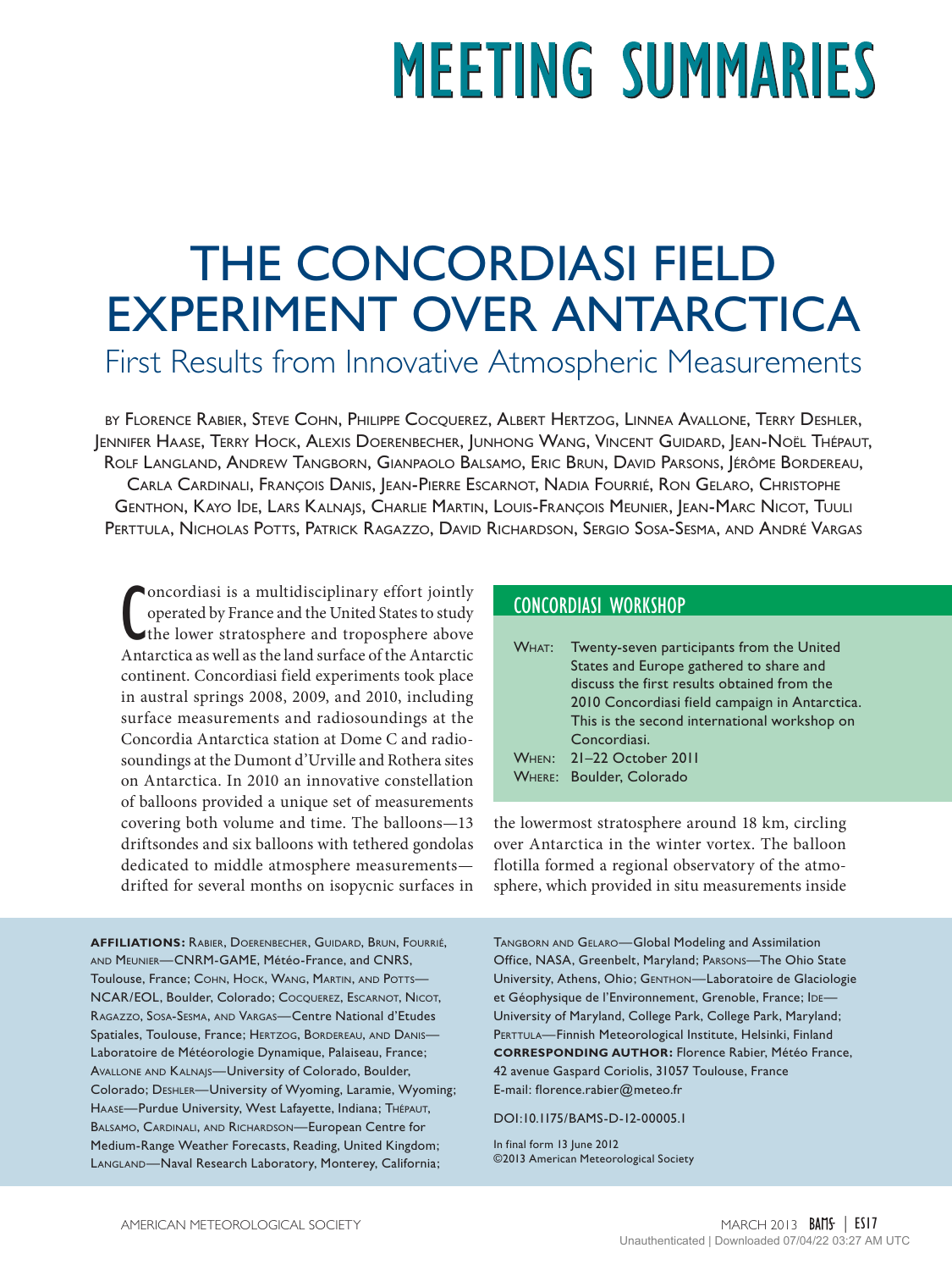the winter stratospheric polar vortex and allowed the performance, on command, of hundreds of soundings of the troposphere. The in situ measurements included position, temperature, pressure, ozone, and aerosol particles, as well as profiles below the balloonborne gondolas, which included temperature, pressure, humidity, and winds. The launch campaign took place from the U.S. McMurdo Station, located at 78° south latitude. Nineteen balloons were launched between 8 September and 26 October that year. The mean flight duration was 69 days, while the longest flights lasted 95 days. The total number of days for the flotilla was 1,316 (summing up the flight days for each of the balloons), and the size of the constellation (balloons in the air at the same time) peaked at 17 balloons.

A meeting to exchange details of the 2010 Concordiasi balloon campaign as well as earlier observations and findings occurred in the fall of 2011 at the National Center for Atmospheric Research (NCAR). Discussion and results presented at the workshop1 covered the following areas, which are detailed in this summary of the meeting: atmospheric gravity waves, the GPS/radio occultation technique, ozone and aerosol particle observations, the driftsonde instrument and dropsonde dataset, satellite comparison and validation, performance of numerical weather prediction (NWP) models, data assimilation, and modeling of Antarctic surface and near-surface properties.

# **STRATOSPHERIC BALLOONS, GRAVITY WAVES, AND GPS/RADIO OCCULTATION**

**MEASUREMENTS.** A constellation of longduration balloons over Antarctica had first been deployed in the late winter 2005 by France's National Centre for Space Studies (CNES) and Laboratoire de Météorologie Dynamique (LMD). Concordiasi was aimed at wider scientific goals, making use of new balloon systems that offer more capability. Its larger balloons could carry payloads three times heavier than standard balloons used for atmospheric study; a renewable energy system was developed, increasing onboard power by an order of magnitude; and a control system built on satellite communications systems was set up for flight control as well as for monitoring instruments and downloading data. Data were indeed distributed fast enough to be placed on the Global Telecommunication System (GTS) in real time. In-situ balloonborne meteorological observations are useful to study the activity of mesoscale gravity waves above Antarctica and the surrounding oceans. Because of the quasi-Lagrangian behavior of longduration balloons, the gravity wave intrinsic frequencies and momentum fluxes can be directly inferred from these observations. During Concordiasi, these observations were made every 30 seconds so as to resolve the whole spectrum of gravity waves. First analyses indicate the signature of mountain waves above the Antarctic Peninsula and significant activity above the ocean. The analysis will be expanded by examining the soundings performed during the campaign as well as by the precise-positioning GPS measurements, from which the vertical wavelengths and phase speeds can be derived. A proof-of-concept balloonborne GPS radio occultation system was furthermore deployed on two of the Concordiasi campaign balloon flights to provide refractivity and derived temperature profiles for validation and improving satellite data assimilation. The two systems recorded 711 occultations, which is comparable to the total number of dropsonde profiles. Preliminary data analysis showed that the observed excess phase delay profiles agree with those simulated from models and data from dropsonde profiles. Of these profiles, 32% descended to 4 km above the surface, without openloop receiver tracking technology, demonstrating that it is possible to retrieve useful information with relatively simple low-cost instruments.

### **OZONE AND PARTICLE OBSERVATIONS.**

The in situ observations of temperature, ozone, and particle size from the Concordiasi balloons provided new observations, along near-Lagrangian trajectories, of the evolution of ozone and particle size as the sun returned to the Antarctic stratosphere. The instruments were designed to take advantage of this unique opportunity to observe, along air parcel paths, changes in ozone due to photochemical destruction and changes in particle size due to temperature changes. The ozone measurements were made on six balloons, four of which were launched in early September. Comparisons of ozone measured on the longduration balloons with observations from satellite [*Aura* Microwave Limb Sounder (MLS)] and specially launched ozonesondes show good agreement. The Concordiasi payloads provided unique observations of ozone from which near-instantaneous ozone loss

<sup>&</sup>lt;sup>1</sup> The Concordiasi workshop was coorganized by NCAR's Earth Observing Laboratory (EOL) and the National Centre for Meteorological Research's Research Group of Atmospheric Meteorology (CNRM-GAME) [a joint effort between Météo-France and France's National Centre for Scientific Research (CNRS)].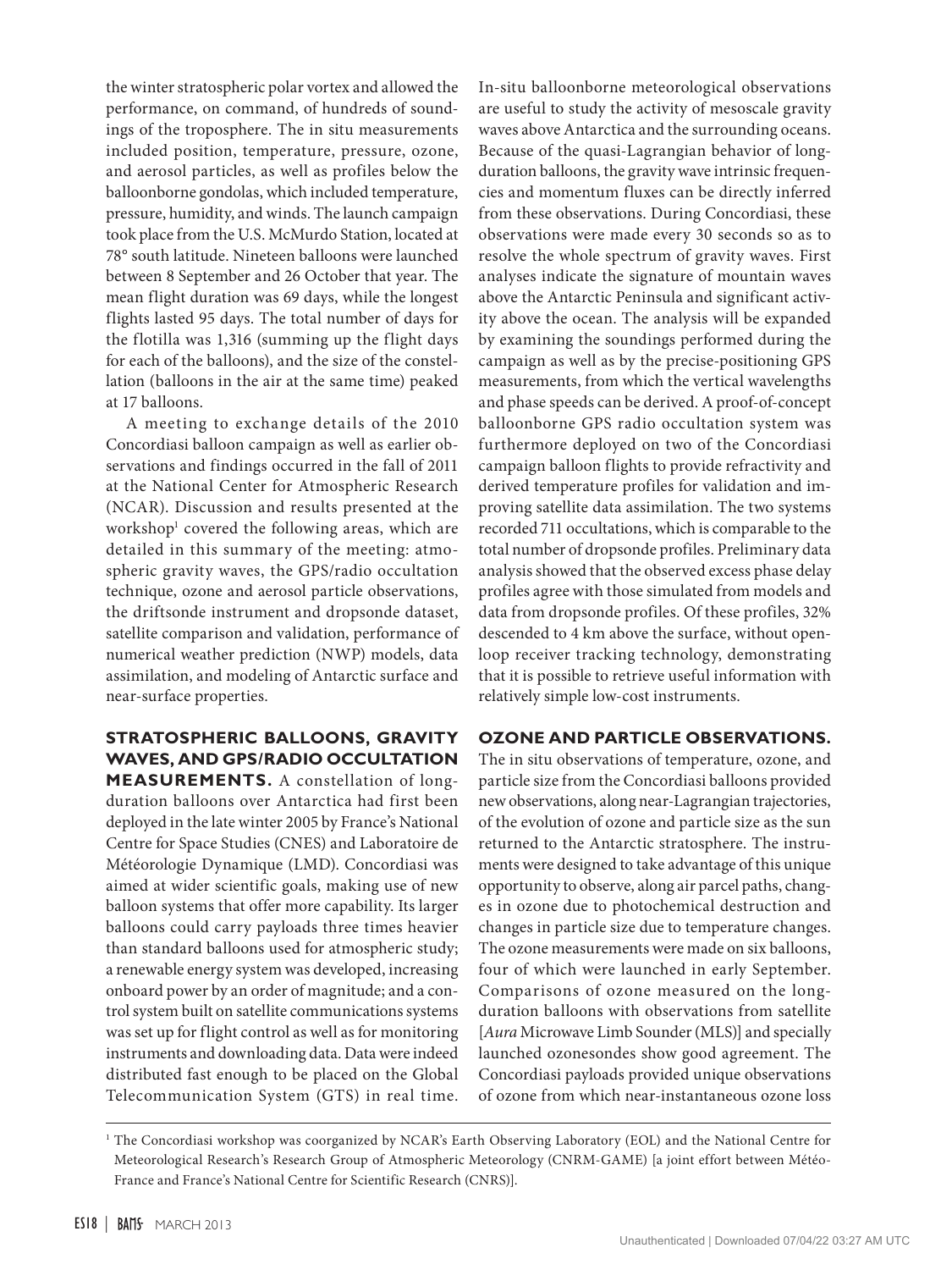rates can be determined. Initial calculations suggest that ozone is being lost at rates up to 10 ppb per sunlit hour, which is slightly larger than published values. Further analysis will include comparisons between observed ozone loss rates and those calculated with various photochemical models along the balloon trajectories. These evaluations are expected to shed light on some of the remaining uncertainties in polar stratospheric chemistry. On two of the particle flights, one lasting 5 days and the other 19 days, only a few particles larger than 0.25-*μ*m radius were observed, even though the balloon entered regions cold enough for polar stratospheric clouds to grow on the background aerosol. Perhaps this highlights the difficulty in nucleating nitric acid trihydrate particles when temperatures remain above the ice point. In contrast, on the last flight, lasting 30 days, particles larger than  $0.5 \mu$ m were nearly continuously sampled, even at relatively warm temperatures for polar stratospheric clouds. Understanding the source of these particles remains a challenge for these observations.

**DRIFTSONDE DATA.** The needs of the Concordiasi field campaign spurred technological advances of the NCAR driftsonde system, which provided unprecedented high-quality, high-verticalresolution upper-air observations from float level to the surface. Its usability and reliability exceeded that of past driftsonde projects. Technical changes improved the dependability of dropsonde releases from the gondola, incorporated solar panels and internal sensors to maintain the gondola's internal temperature, and greatly improved the reliability of information transfer through the Iridium satellite constellation. Ground software allowed scientists to easily schedule dropsonde releases from any of the driftsondes—for example, to coincide with an Infrared Atmospheric Sounding Interferometer (IASI) overpass. Scientists and driftsonde specialists could view the data and monitor the status of all gondolas. Overall, the 13 driftsonde gondolas returned 644 high-quality profiles, with only 14 failed drops. To optimize the deployment of the ~640 dropsondes, the CNRM and NCAR/EOL predicted colocations with other observing platforms and dropped accordingly. Colocations with the *Meteorological Operation (MetOp)-A* satellite were used to calibrate IASI data assimilation in numerical models. Colocations with Concordia station allowed the dropsonde measurements to be checked against radiosonde ascents, which enriched the study of the boundary layer over the plateau. Further deployments targeted gravity wave– prone regions and areas with high sensitivity for nu-

merical weather prediction to study the predictability of the tropospheric flow. The realized colocalizations are generally of high although variable quality.

The National Oceanic and Atmospheric Administration (NOAA) Products Validation System (NPROVS) is being used to collect and compare colocated dropsonde/radiosonde and multiple satellite temperature profiles. Consistent cold biases are found in all satellite data except those from the Microwave Integrated Retrieval System (MIRS) in the upper troposphere and the IASI retrievals in the lower troposphere. The cold bias is larger in the dropsonde data than the radiosonde data. Since nearly all radiosonde stations are located along the coast, this difference reveals a larger cold bias over the Antarctic continent than the coast and ocean. The satellite data can reproduce observed temperature profiles reasonably well in spite of the biases. In addition to temperature and humidity profiles, cloud properties can be retrieved from IASI measurements. A pragmatic approach is the  $\mathrm{CO}_2$ -slicing technique, which returns the cloudtop pressure and the cloud effective amount of an equivalent single-layer cloud within the IASI spot. Such retrievals are highly dependent on the quality of the temperature and humidity profiles used as input to the algorithm. The IASI cloud retrievals over sea ice and over Antarctica have been compared to retrievals from the A-Train constellation of satellites in coincidence with dropsondes. The main limitations for an accurate IASI cloud retrieval are shown to be an accurate surface temperature description and orography.

**IMPACT OF THE DATA IN NWP MODELS IN THE SOUTHERN POLAR AREA.** It was shown that the performance of NWP analyses and forecasts have dramatically improved over the last decade. However, large systematic differences remain in analyses from various models for temperature over Antarctica and for winds on the surrounding oceans. Concordiasi meteorological observations, both at the gondola level and from the dropsondes, were used in real time at NWP centers. A comparison between short-range forecasts and the data was investigated for centers in the United States, France, Canada, Japan, Germany, and the United Kingdom. Results show that models suffer from deficiencies in representing near-surface temperature over the Antarctic high terrain. The very strong thermal inversion observed in the data is a challenge in numerical modeling because models need both a very good representation of turbulent exchanges in the atmosphere and of snow processes to be able to simulate this extreme